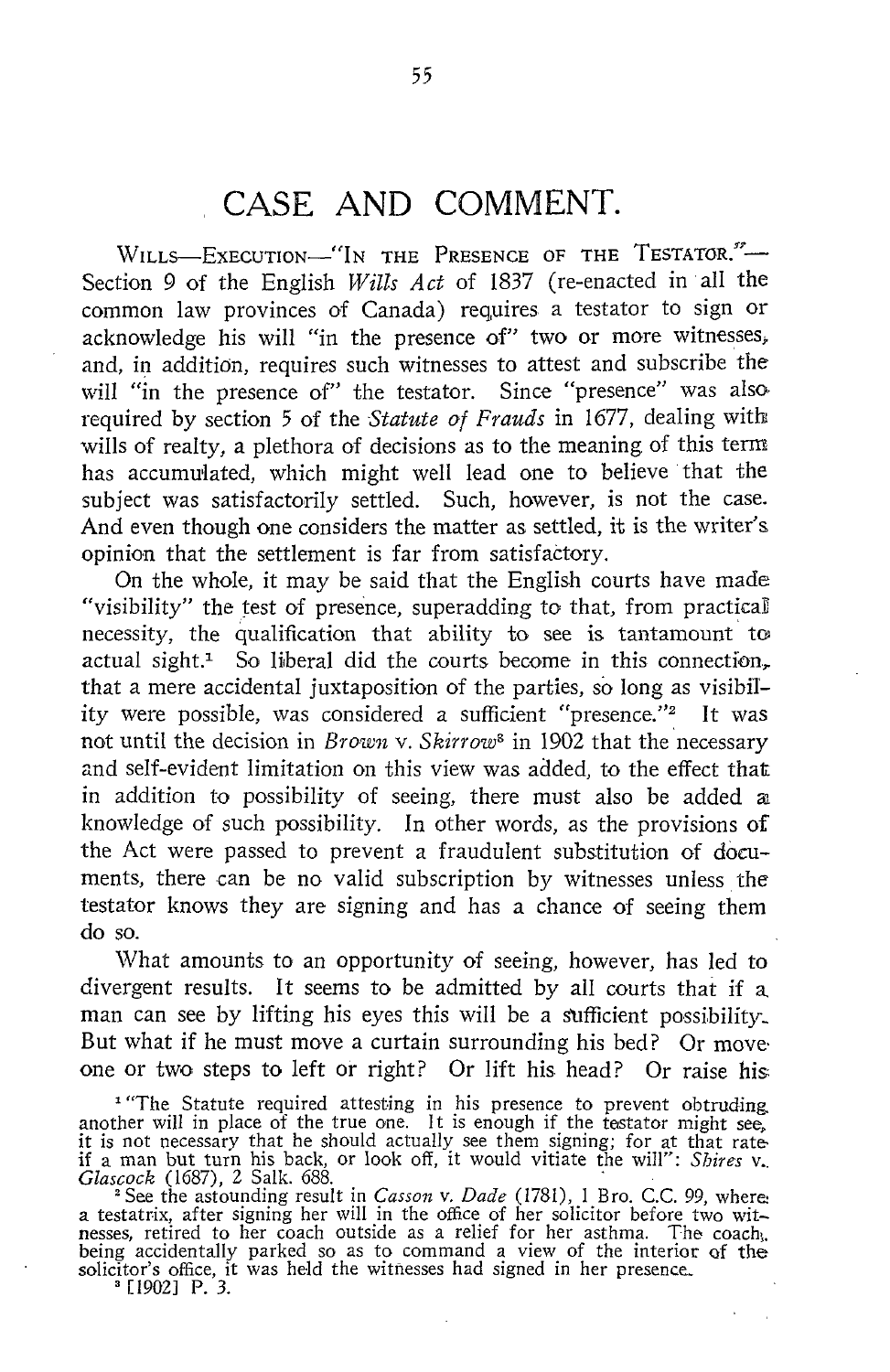whole body from a recumbent position? Is there not a possibility of sight in each case if we take that as our only guide? The decisions, however, differ. As to moving curtains surrounding a bed, it has been stated in three decisions at least,<sup> $*$ </sup> that a will signed by witnesses who were obscured from the testator by bed curtains, was well executed, there being a possibility of sight. As to moving one or two steps, it has, on the contrary, been held that in the absence of evidence that such steps were actually taken so as to bring the witnesses into actual visual range, there was not valid execution.<sup>5</sup> So also *Tribe* v. *Tribe*.<sup>6</sup> where a testator in a bed curtained off from the rest of the room was held not capable of seeing the witnesses sign, there being the additional factor that the testator could not from the state of his illness have moved even if he had so desired. It was accordingly held that the witnesses had not signed in his presence.

In the recent case of Re Wozciechowiecz<sup> $\tau$ </sup> a will was drawn for a man in extremis while he was lying in a hospital cot. The question before the Court of Appeal was whether the witnesses who subscribed the will in the same room did so in the testator's presence, the latter lying with his back to the witnesses and being so ill as to be unable to turn himself in bed. It was held, following Tribe v. Tribe (supra) that the witnesses did not sign in the presence of the testator and hence the will was not properly executed. The decision may, however, be supported on the ground that the testator did not know that he had an opportunity of seeing the witnesses sign, as the evidence indicated he did not know that witnesses were essential.

Such cases, although irreconcilable with the "bed-curtain" cases, may be stated as establishing the doctrine that <sup>a</sup> testator ought to be able, without any material effort or change of position, to see the witnesses in order to satisfy the requirement of presence.

Does this "visibility" rule then, bar <sup>a</sup> blind man from making <sup>a</sup> will? Or, in the case of an injured testator who is compelled to lie on his back with his eyes fixed on the ceiling, must the witnesses affix their signatures from a suspended position above him, at the expense of holding that such <sup>a</sup> person can make no valid will? The English courts, if consistent, should so hold. On the contrary however, in the case of <sup>a</sup> blind man they have held that the test was whether if the particular testator had had his eyesight he could

<sup>4</sup> Shires v. Glascock, supra; Davy v. Smith (1693), 3 Salk. 395; Newton **v.** 

*Clarke* (1839), 2 Curt. 320.<br><sup>8</sup> Norton v. Ba;ett (1856), Dea. & Sev. 259.

<sup>6</sup> (1849), 1 Rob. Eccl. 775.<br><sup>7</sup> [1931] 4 D.L.R. 585 (Alta, C.A.).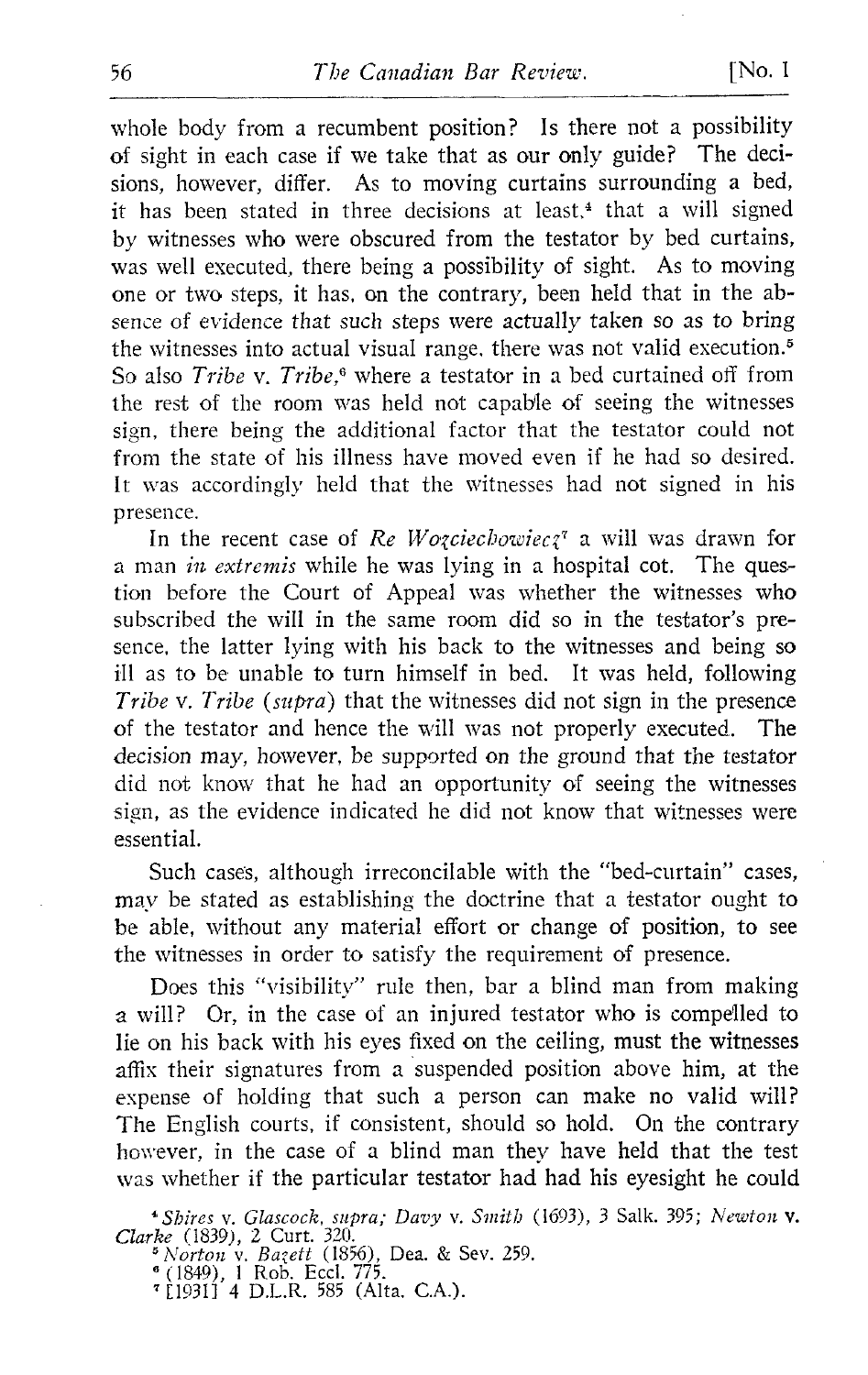have seen.<sup>8</sup> Surely, in the case of a man with a paralyzed neck we are not to have a rule of ability to see if he had not had a paralyzed neck! And yet if not, are the English courts to deny such person a right of testamentary disposition?

It is submitted that if, instead of adopting the visibility rule as the sole test of presence, with its resultant *reductio ad absurdum* in the cases mentioned, the courts had adopted the more rational view that two persons are in each other's presence through any of the senses, such as sound, touch or hearing, to such an extent as will convince a court that there has been a safeguard against substitution of documents, these absurdities would not arise, nor would the difficulties suggested present themselves in an aggravated form. This general test has been adopted by many of the courts of the United States<sup>9</sup> and an examination of the decisions involving the rule compare very favourably with the single test doctrine of English law.

An attempt was made in Carter v. Seaton<sup>10</sup> to induce an English Court to depart from the single test of visibility in favour of <sup>a</sup> more general rule but it met with no success, the Court firmly indicating that possibility of sight alone was the rule. With the "bed-curtain" cases and the blind testator situation as a foundation, it is to be hoped that such of our provincial courts as have not already committed themselves, may find themselves free to adopt an intelligible general rule of presence, that will embrace the cases of sight and lack of sight equally, and will not slavishly adopt the single test, for which there is no logical justification, and which is prone to become in many situations a legal monstrosity.

CECIL A. WRIGHT.

Osgoode Hall Law School.

**sk** 

CONSTITUTIONAL LAW—CRIMINAL LAW—JURISDICTION—DOMINION PARLIAMENT.-The following excerpts, with respect to criminal law as <sup>a</sup> subject-matter of legislative jurisdiction, from cases decided by

See In Goods of Piercy (1845), 1 Rob. Eccl. 278, where the Court indicated that even though blind, if there were curtains around the bed this might have prevented a valid execution, semble because if he had had his

eyesight he could not have seen.<br>"If they [witnesses] sign within his [testator's] hearing, knowledge, and understanding, and so near as not to be substantially away from him, they are considered to be in his presence:" Cook v. Winchester, 81 Mich. 581;<br>46 N.W. 196

46 N.W. 106. "As most men can see, vision is the usual and safest test of presence, but<br>it is not the only test. A man may take note of the presence of another by<br>it is not the other senses, as hearing or touch:" Riggs v.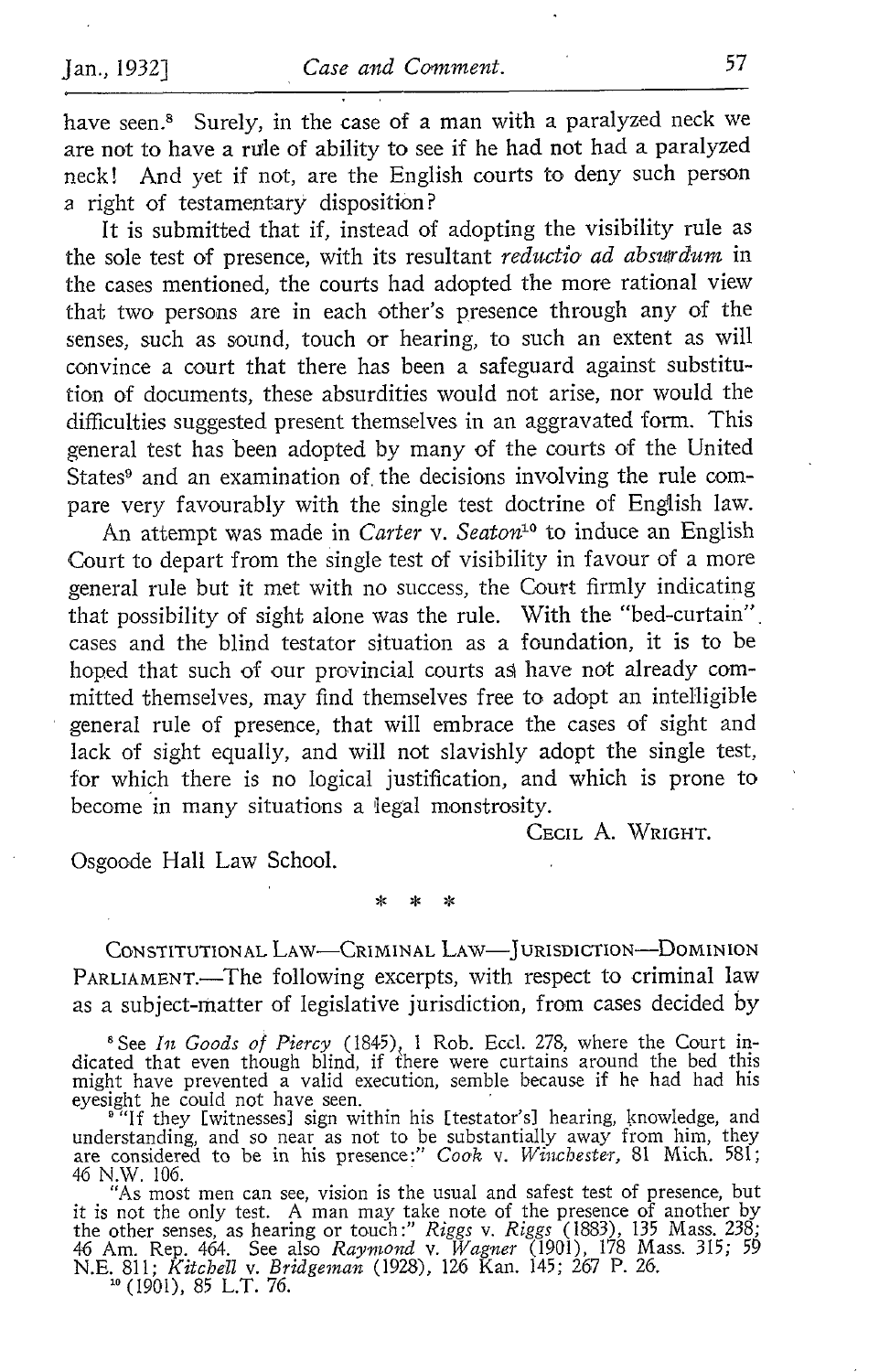the Judicial Committee of the Privy Council clarify or becloud this problem in Canadian constitutional law. He who reads may speculate as to their individual or collective effect.

In Attorney-General for Ontario v. The Hamilton Street Railway  $Co<sup>1</sup>$  Halsbury, L.C., said: "The fact that from the criminal law generally there is one exception namely, 'the constitution of Courts of criminal jurisdiction' renders it more clear . . . that with that exception . . . the criminal law in its widest sense, is reserved for the exclusive authority of the Dominion Parliament."

In In re The Board of Commerce Act<sup>2</sup> Viscount Haldane said: "It is one thing to construe the words `the criminal law, except the constitution of the courts of criminal jurisdiction, but including the procedure in criminal matters,' as enabling the Dominion Parliament to exercise exclusive legislative power where the subject matter is one which by its very nature belongs to the domain of criminal jurisprudence. A general law, to take an example, making incest a crime, belongs to this class. It is quite another thing, first to attempt to interfere with a class of subject committed exclusively to the Provincial Legislature, and then to justify this by enacting ancillary provisions, designated as new phases of Dominion criminal law which require a title to so interfere as basis of their application ."

In Attorney-General for Ontario v. Reciprocal Insurers<sup>3</sup> Duff, J., stated that, "it is no longer open to dispute that the Parliament of Canada cannot by purporting to create penal sanctions under s. 91 . head 27, appropriate to itself exclusively a field of jurisdiction in which, apart from such a procedure, it could exert no legal authority, and that if, when examined as a whole, legislation in form criminal is found, in aspects and for purposes exclusively within the Provincial sphere, to deal with matters committed to the Provinces, it cannot be upheld as valid  $\ldots$  . It is one thing, for example, to declare corruption in municipal elections, or negligence of a given order in the management of railway trains, to be a criminal offence and punishable under the Criminal Code; it is another thing to make use of the machinery of the criminal law for the purpose of assuming control of municipal corporations or of Provincial railways ."

In Proprietary Articles Trade Association v. Attorney-General for Canada<sup>4</sup> Lord Atkin said: " 'Criminal law' is not confined to

<sup>1</sup> [1903] A.C. 524 at p. 529. [1903] A.C. 524 at p. 529.

<sup>2</sup> [1922] 1 A.C. 191 at pp. 198-9. See also *Toronto Electric Commissioners*<br>uiday [1925] A.C. 396 at pp. 497.8

v. Snider, [1925] A.C. 396 at pp. 407-8.<br>
<sup>3</sup> [1924] A.C. 328 at pp. 342-3. See also *Attorney-General for Quebec v.*<br> *Attorney-General for Canada* (1931), 48 T.L.R. 73.<br>
<sup>4</sup> [1931] A.C. 310 at p. 324. See also *Toronto C* 

(1931), 48 T.L.R. 69.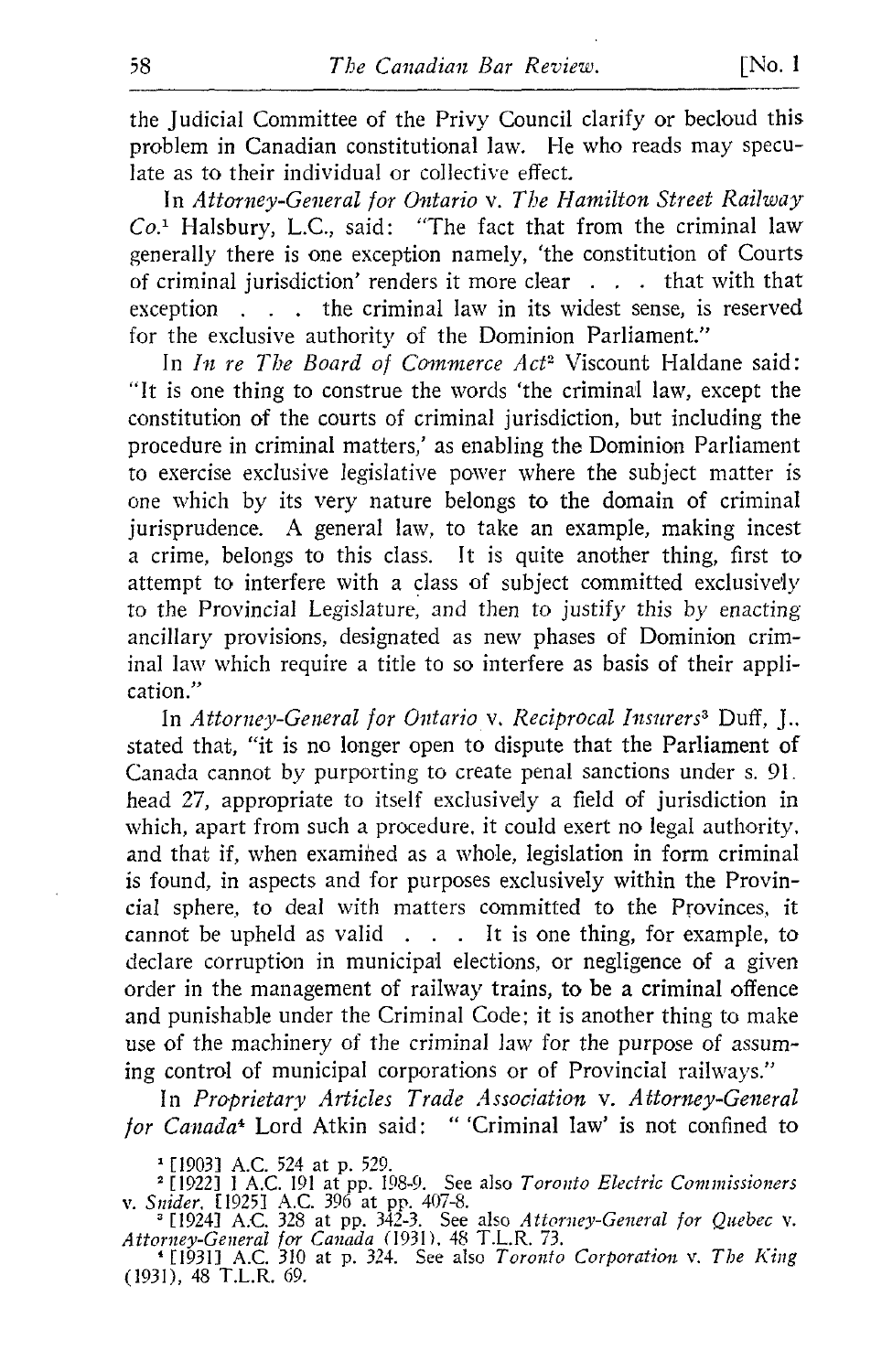what was criminal by the' law of England or of any Province in 1867. The power must extend to legislation to make new crimes. Criminal law connotes only -the quality of such acts or omissions as are prohibited under appropriate penal provisions by authority of the State. The criminal quality of an act cannot be discerned by intuition; nor can it be discovered by reference to any standard but one: Is the act prohibited with penal consequences?  $\cdot$  . . It appears to their Lordships to be of little value to seek to confine crimes, to a category of acts which by their very nature belong to the domain of 'criminal jurisprudence': for the domain of criminal jurisprudence can only be ascertained by examining what acts at any particular period are declared by the State to be crimes, and the only common nature they will be found to possess is that they are prohibited by the State and those who commit them are punished."

In Canadian Pacific Wine Co. v. Tuley<sup>5</sup> Birkenhead, L.C., said: "It was contended that the Summary Convictions  $Act^6$  of British Columbia was ultra wires of the provincial Legislature, on the ground that it was an attempt to enact provincial legislation for `criminal law,' including procedure in criminal matters, within the words of s, 91, head 27, of the British North America Act . . . Reading ss. 91, and 92<sup>7</sup> together, their. Lordships entertain no doubt that the Summary Convictions Act was within the competence of the Legislature of British Columbia. It relates only to punishments for offences against the provisions of the statutes of the province, and is to be read as if the provisions to this end were expressly declared in some such statute."

In Rex v. Nat. Bell Liquors, Ltd.<sup>8</sup> Lord Sumner said: "Ought the word 'criminal' in the section in question<sup>9</sup> to be limited to the sense in which `criminal' legislation is exclusively reserved to the Dominion Legislature by the British North America Act, s. 91, or does it include that power of enforcing other legislation by the imposition of penalties including imprisonment, which it has been<br>held that s. 92 authorizes Provincial Legislatures to exercise? It held that s. 92 authorizes Provincial Legislatures to exercise? may also be asked (though this question is not precisely identical) under which category does this conviction fall of the two referred to by Bowen, L.J., in Osborne v. Milman,<sup>10</sup> when he contrasts the cases `where an act is prohibited, in the sense that it is rendered

<sup>5</sup> [1921] 2 A.C. 417 at pp. 422-3.<br><sup>6</sup> B.C. 1915, c. 59.<br><sup>7</sup> See heads 14, 15 and 16 of s. 92.<br><sup>5</sup> [1922] 2 A.C. 128 at pp. 167-8.<br><sup>8</sup> Superfact pp. 6, 1006

<sup>9</sup> Supreme Court Act, R.S.C. 1906, c. 139, as amended by 10 & 11 Geo. V,

c. 32.<br><sup>10</sup> (1887), 18 Q.B.D. 471 at p. 475.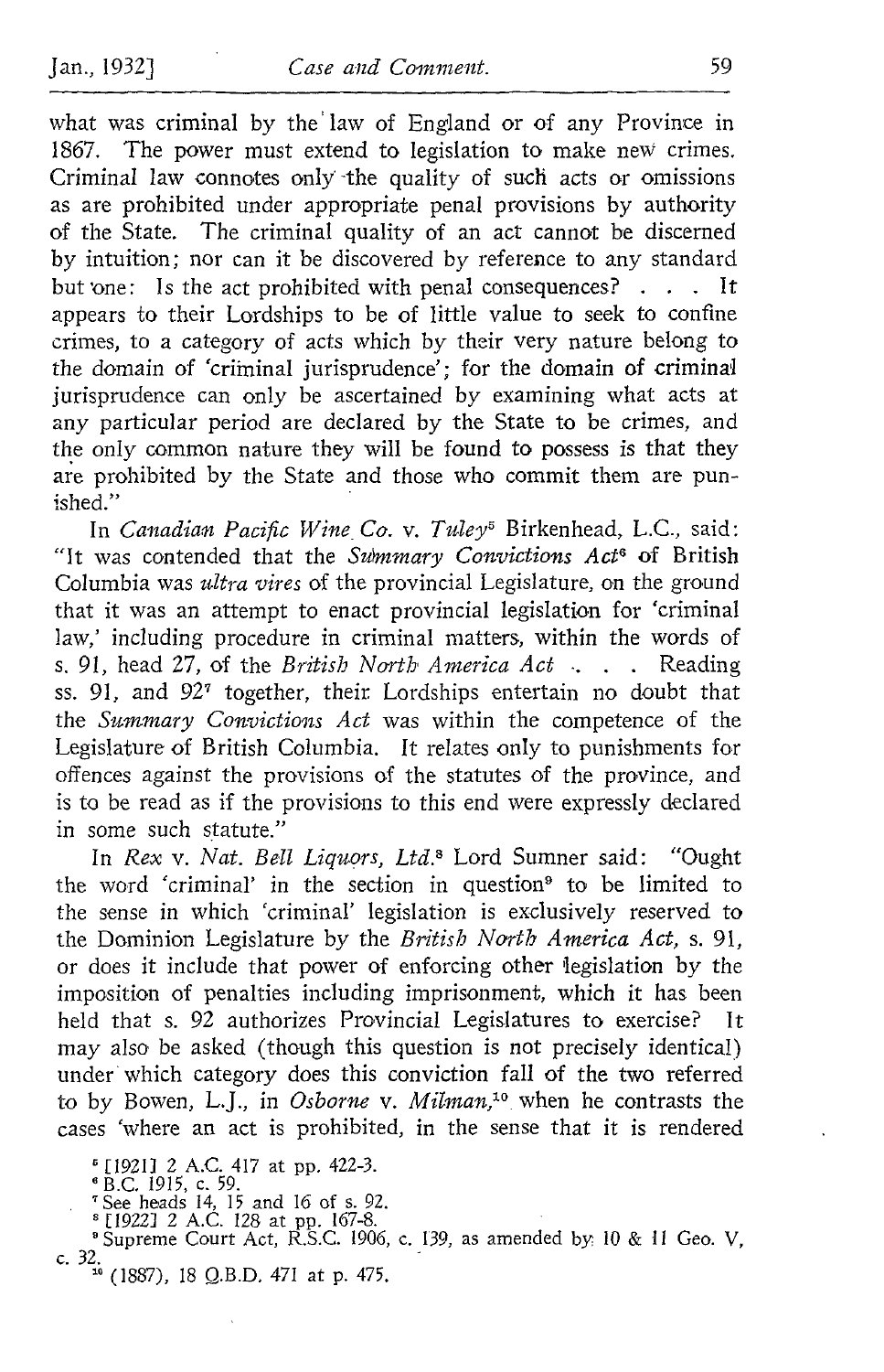criminal,' and `where the statute merely affixes certain consequences, more or less unpleasant, to the doing of the act.' Their Lordships are of opinion that the word 'criminal' in the section and in the context in question is used in contradistinction to 'civil' and 'connotes a proceeding which is not civil in its character.' "

In Nadan v. The King,<sup>11</sup> Cave, L.C., said: "Section 1025 is expressed to apply to an appeal in a criminal case from 'any judgment or order of any Court in Canada,' and this expression is wide enough to cover a conviction in any Canadian Court for breach of a statute, whether passed by the Legislature of the Dominion or by the Legislature of the Province ."

In Chung Chuck v. The King, Sankey, L.C.,<sup>12</sup> said: "Are an offence under s. 20 of the Marketing of Fruit and other Produce Act of British Columbia and the proceedings consequent upon the offence criminal matters? It appears to their Lordships that they are criminal matters. The section speaks about an offence punishable on summary conviction, exposing an individual who has been found guilty of an offence not only to a fine but to imprisonment The next case cited was Rex v. Nat. Bell Liquors (supra). Their Lordships think that Mr. MacMillan was right in saying that the Board, in that case decided . . . that there was a part of the criminal law which was within the competence of the Provincial legislature."

> $\ast$  $\boldsymbol{\times}$

S. E. <sup>S</sup>

PROMISSORY NOTE-LIABILITY OF A SURETY WHO SIGNS HIS NAME BELOW THAT OF THE MAKER-ACCEPTANCE OF INTEREST IN ADVANCE AS A BINDING AGREEMENT TO GIVE TIME.-In Kupferschmidt v. Ammoneit and Russwurm,<sup>1</sup> recently decided by Raney, J., the plaintiff sued as payee on a promissory note signed by Ammoneit and Russwurm, the signature of Russwurm appearing immediately below the signature of Ammoneit. Russwurm signed as surety for Ammoneit, to the knowledge of the plaintiff. The note was not met by Ammoneit at maturity, and the plaintiff delayed taking any action until between three and four years after the maturity of the note when the present action was brought. Ammoneit, who in the meantime had become insolvent, made no defence. Russwurm defended, and the principal grounds of defence were: (1) lack of presentation for payment; (2) non-receipt of notice of dishonour; (3) that the plain-

<sup>21</sup> [1926] A.C. 482 at p. 489.<br><sup>22</sup> [1930] A.C. 244 at pp. 250, 254. <sup>1</sup> [1931] O.R. 678.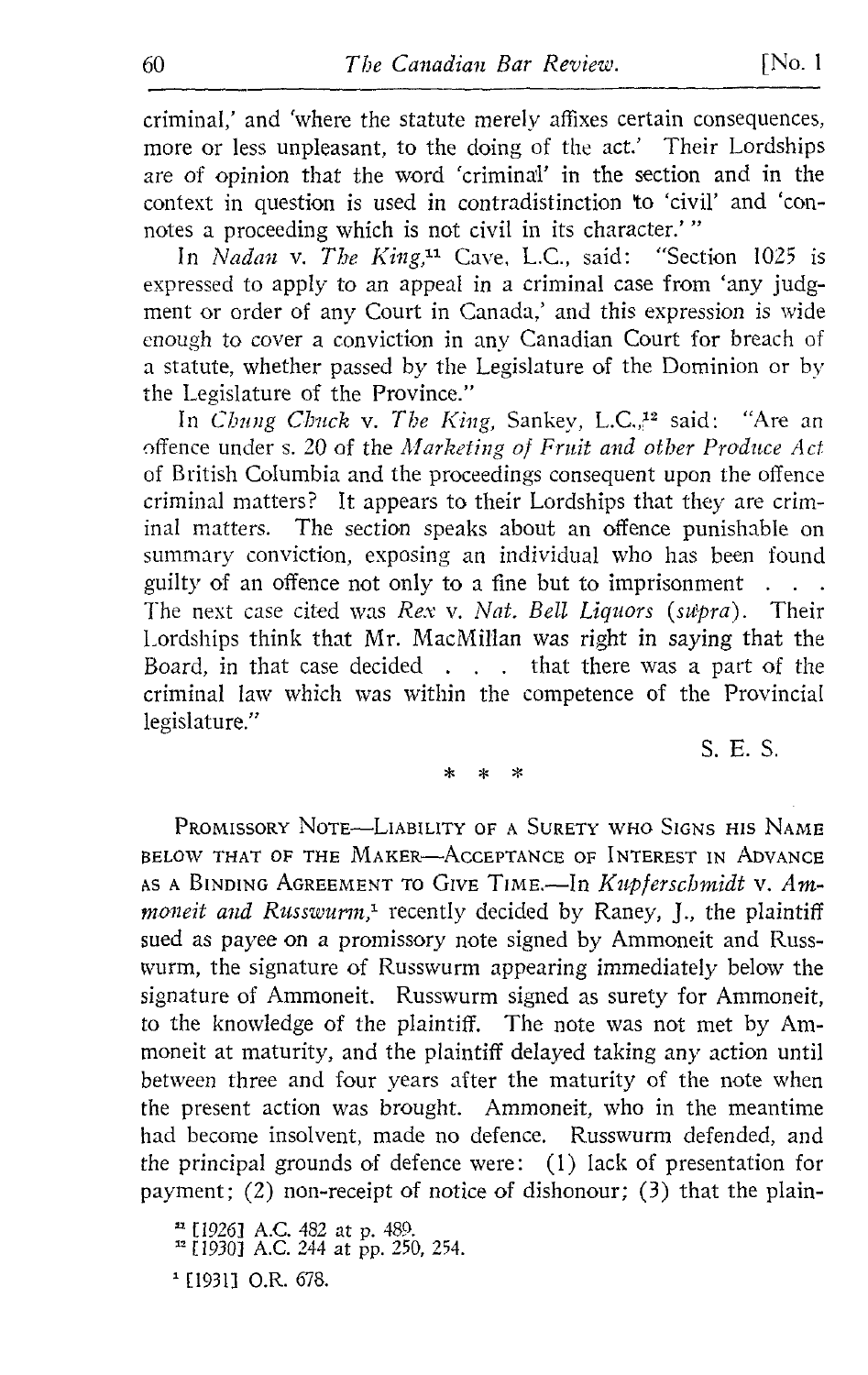tiff gave an extension of time to Ammoneit without the knowledge and consent of Russwurm.

Throughout his judgment, the learned judge appears to have been $\lambda$ lmost entirely concerned with the problem whether the law of negotiable instruments or the law of suretyship was applicable, treating it almost as a matter of law that, if the former were applicable, Russwurm was an endorser. He stated: "The validity of defences  $(1)$  and  $(2)$  depends on the question whether the defendant was an endorser of the note, or merely a surety for its payment-in other words, whether the law of negotiable instruments is applicable, or the law of principal and surety," and again "Either the surety is within the sections of the Bills of Exchange Act which protect an endorser, or he is not. The test appears to be whether his name is endorsed on the note."<sup>3</sup> The position of Russwurm's signature was disposed of by Raney,  $\left[ \cdot \right]$ , as follows:<sup>4</sup> "It is of no consequence that defendes (1) and (2) depends on the quatity of defendent (1) and (2) depends on the quasity of was an endorser of the note, or merely a surety for its payment—in other words, whether the law of negotiable instruments is a the defendant Russwurm in this case signed, not on the back of the note, but on its face, under the name of the principal debtor. 'Endorsement'-literally means writing a name on the back of a bill or note, but the endorsement may be on any part of the instrument, even on the face: A. D. Gorrie Co. Ltd. v. Whitfield and Michaud."<sup>5</sup>

Deciding that the law of negotiable instruments was applicable, the learned judge held that Russwurm would be liable under section 131 of The Bills of Exchange  $Act<sup>6</sup>$  but that as he had not received notice of dishonour, he was discharged. Hough v. Kennedy<sup> $\tau$ </sup> and the statement in Falconbridge on Banking and Bills of Exchange<sup>s</sup> based thereon to the effect that an accommodation co-maker was not entitled to notice of dishonour were dismissed on the ground that Robinson v. Mann,<sup>9</sup> and cases following it were not discussed in Hough v. Kennedy.<sup>10</sup>

The third defence was held to be without foundation as the facts alleged did not constitute a binding agreement to give time. Leave to amend was, however., given Russwurm to raise the defence of receipt of interest in advance by the plaintiff, which Raney, J., apparently considered would also discharge Russwurm on the authority of Ryan v. McKerral.<sup>11</sup>

<sup>2</sup> [1931] O.R. 678 at p. 680. \* [1931] O.R. 678 at p. 684.<br>\* [1931] O.R. 678 at p. 681.<br>\* (1920), 48 O.L.R. 605.<br>\* R S C 1927 c. 16  $\binom{6}{1010}$  R.S.C. 1927, c. 16. <sup>7</sup> (1910), 3 Alta. L.R. 114.<br>®4th ed. (1929), p. 701.<br>® (1901), 31 Can. S.C.R. 484.<br>® Sutra i° supra.  $\mu$  (1888), 15 O.R. 460.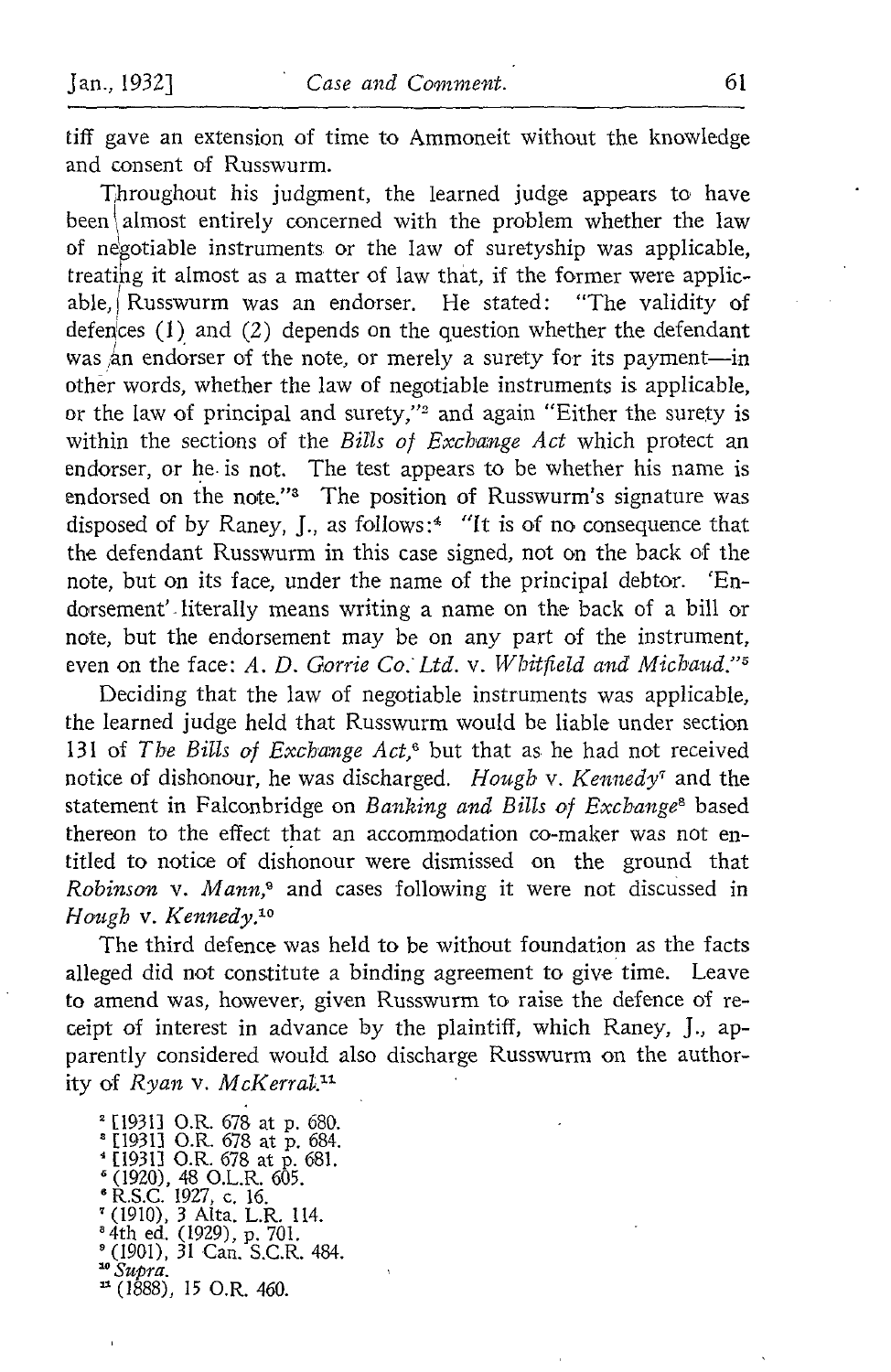It is most respectfully submitted that on the facts stated in the judgment the learned judge failed to give due effect to the decisions on the liability of <sup>a</sup> person who signs <sup>a</sup> note on its face, apparently as maker.  $A$ . D. Gorrie Co. Limited v. Whitfield and Michaud<sup>12</sup> is admittedly authority for the proposition that an endorsement may be on the face of the note. The writer is not, however, prepared to assent to the doctrine that "It is of no consequence that the defendant, Russwurm, in this case signed, not on the back of the note, but on its face, under the name of the principal debtor." The *Gorrie* case was concerned with that very point, whether a person who signed apparently as a maker could be treated as an endorser and as such entitled to notice of dishonour, and the decision was that on the facts he was really a maker. The Gorrie case also affirms Carrique v.  $Beatv.^{13}$  Osler, J.A., in that case stated: "There is no evidence that he intended to sign as endorser, nor is there anything on the face of this note to throw doubt upon or qualify the character in which it purports to be signed by him, which is that of maker."<sup>14</sup> The statement of Maclennan, J.A., is even stronger to the same effect : "One of two or more makers of <sup>a</sup> promissory note may be <sup>a</sup> surety for the other or others; and the fact of his being a surety is no evidence that he signed otherwise than as a maker."<sup>15</sup> The rule in A. D. Gorrie Co. Limited v. Whitfield and Michaud<sup>16</sup> and Carrique y. Beat $y^{17}$  has been repeatedly recognized in subsequent cases, among others, Triggs v. English et  $aI^{18}$  and the cases mentioned below.

It is submitted that on the facts shown in the present case there is nothing to qualify the character in which the note purported to be signed by Russwurm, namely that of maker. He should thereof on the facts have been treated as a maker, and the defence of lack of non-receipt of the technical notice of dishonour under the Bills of Exchange  $Act^{19}$  would not have been available to him.<sup>20</sup> He might have succeeded on the ground that as a surety he was entitled to notice of his principal's default-not the technical notice under the Act, but notice in fact—and was prejudiced by non-receipt of such notice, but it seems impossible to say definitely in the present state

<sup>12</sup> Supra.  $^{13}$  (1897), 24 O.A.R. 302.<br> $^{14}$  (1907), 24 O.A.P. 302. <sup>14</sup> (1897), 24 O.A.R. 302 at p. 305.<br><sup>15</sup> (1997), 24 O.A.B. 202 at p. 316  $^{15}$  (1897), 24 O.A.R. 302 at p. 310. <sup>16</sup> Supra. <sup>17</sup> Supra.  $15$  [1924] 3 W.W.R. 566. <sup>19</sup> Supra.

<sup>20</sup> See Hough v. Kennedy, supra; A. D. Gorrie Co. Limited v. Whitfield and Michaud, supra; Codville Company Limited v. Jordan et al, [1922] 1<br>W.W.R. 1280; Triggs v. English et al, supra, Royal Bk. v. McEachern et al,<br>L1990 A.D.R. P. 938 [19291 <sup>4</sup> D.L.R. 978.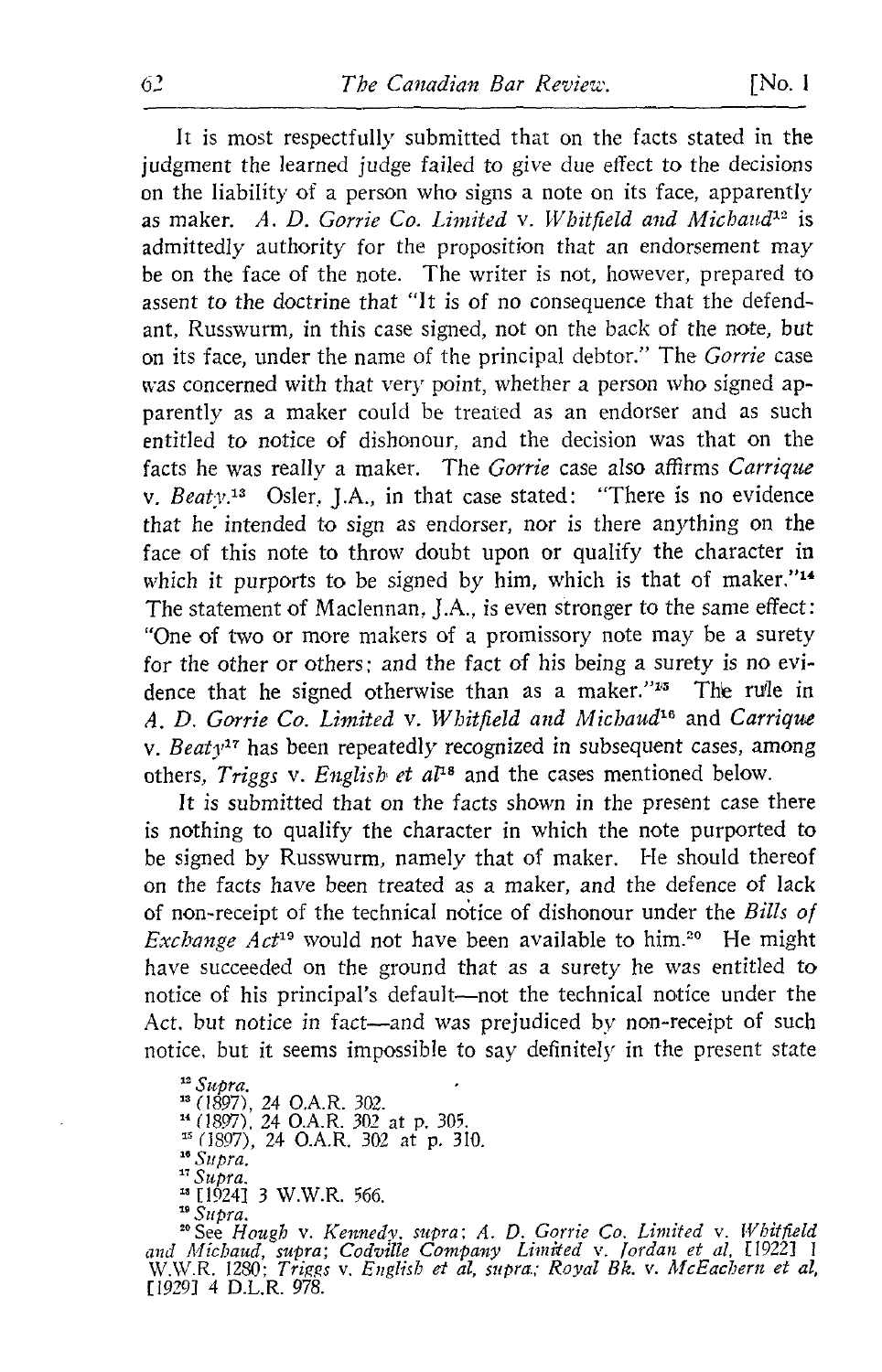of the authorities whether such a defence is available.<sup>21</sup> In any event it is not clear from the facts whether he was so prejudiced, but it is unlikely that he was, as Raney, J., stated that it was entirely problematical whether the plaintiff could have recovered the whole or even a portion of the amount of the note if he had sued at maturity.

Even assuming that there were facts present entitling the learned judge to treat Russwurm as an endorser, it is extremely difficult to see the relevance of the decisions in Robinson v. Mann.<sup>22</sup> Grant v. Scott,<sup>23</sup> and Gallager v. Murphy and Gilroy,<sup>24</sup> dealing with the liability of an anomalous endorser to Hough v. Kennedy,<sup>25</sup> which dealt only with the right of an accommodation co-maker, as a maker, to notice of dishonour. The reference to  $Hough$  v. Kennedy in this connection was either entirely unnecessary, as Raney, J., was then dealing with the liability of Russwurm as an endorser, or else the learned judge must have considered that the effect of the Supreme Court of Canada decisions mentioned above was to render it impossible for a surety to be a co-maker,—a rather startling result, which does not appear to be justified by those decisions.

The result may perhaps be supported by Russwurm's contention that he was discharged by the plaintiff's accepting interest in advance from Ammôneit. Raney, J., in granting leave to amend, apparently treated Ryan v. McKerral<sup>26</sup> as laying down a rule of law that "this was such <sup>a</sup> giving of time for valuable consideration as discharges the defendant as surety from liability on the note."<sup>27</sup> If  $Ryan$  v. McKerral lays down an inflexible rule of law to that effect it was no doubt binding on Raney, J., in this case. It is doubtful, however, whether Ryan v. McKerral goes that far. In the earlier English case of Rayner and others v. Fussey<sup>28</sup> the plea by the accommodation co-maker was that he had been discharged by the plaintiff's making a binding agreement with the principal debtor to extend the time. At the trial the only evidence in support of the plea was thât the plaintiff had on several occasions accepted interest in advance from the principal debtor. The jury, on the direction of Bramwell, B.,

Cf. Hough v. Kennedy, supra; Codville Company Limited v. Jordan et al, supra; Royal Bk. v. McEachern et al, supra. But see Mallough v. Dick<br>(1927), 22 Alta. L.R. 425; Falconbridge on Banking and Bills of Exchange,<br>4th ed. (1929), p. 702; Rowlatt on Principal and Surety, 2nd ed., p. 150

Supra. Za (1919), 59 Can. S.C.R . 227. <sup>24</sup> 119291 S.C.R. 288.

Supra.

<sup>26</sup> Supra.

<sup>27</sup> See Ryan v. McKerral (1888), 15 O.R. 460 at p. 468.

<sup>28</sup> (1859), 28 L.J. Ex. 132.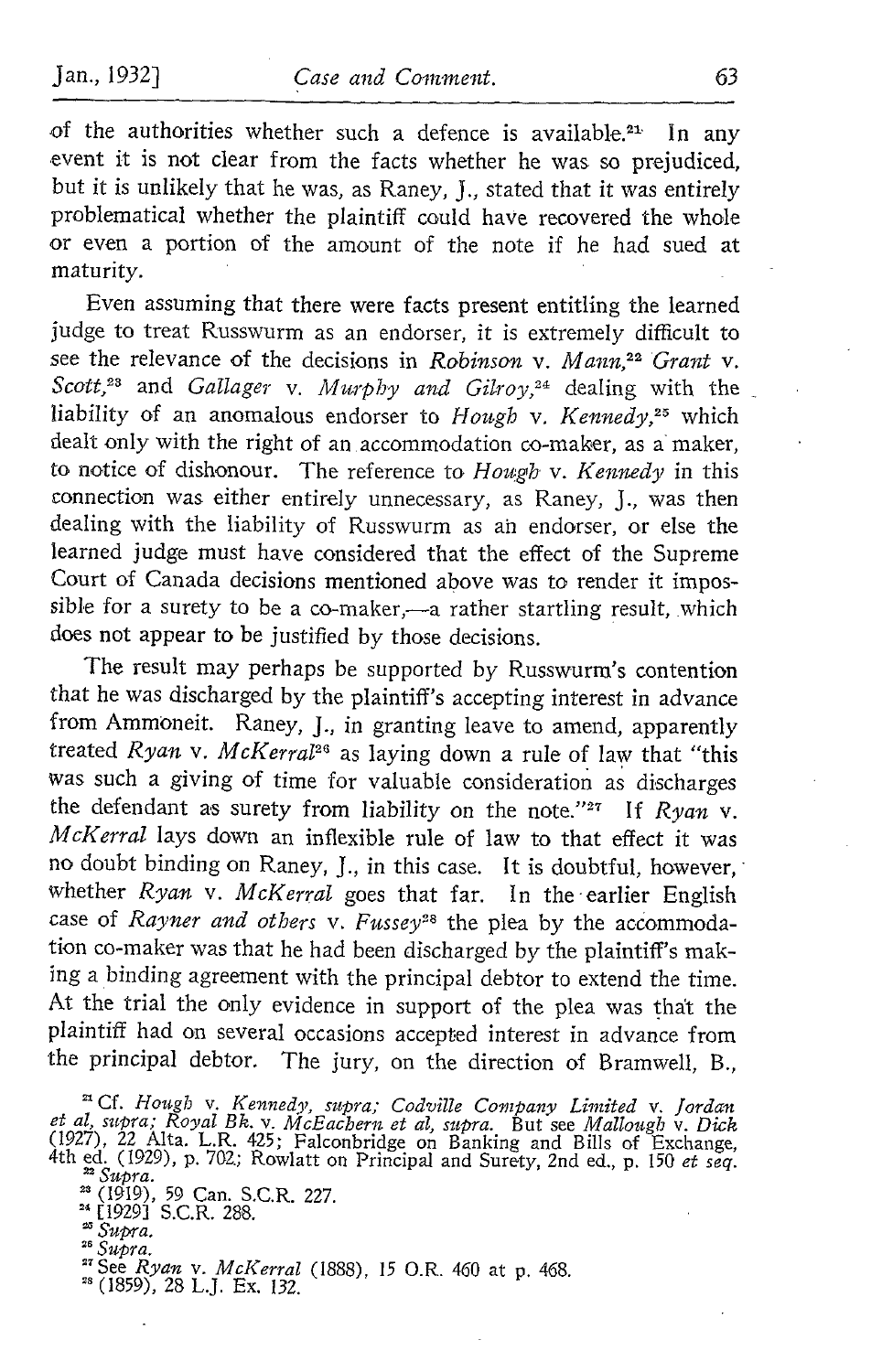to the effect that there was no such binding agreement for giving time as was required to discharge a surety, found for the plaintiff. On motion for a new trial, or to enter the verdict for the defendant, the Court of Exchequer unanimously decided for the plaintiff. The Court of Exchequer unanimously decided for the plaintiff. effect of the decision may be stated in the words of Martin, B.: "The jury must be taken to have found that, notwithstanding the payment of interest in advance, the plaintiff's hands were not tied up, so as to prevent them from suing  $\ldots$  . . . "29

No authority is cited by the Court in  $Ryan$  v. McKerral for its decision on this point, and it may well be questioned whether the Court intended to depart from Rayner and others v. Fussey. Rayner and others v. Fussey was not cited to them, but the case was referred to in Greenough v. McClelland,<sup>30</sup> which was cited to them, and they may have considered it. It is true that in Ryan v. McKerral the Court stated the question: "Is the endorsement on the back of a note of interest paid up to a future time, in the absence of evidence of mistake, to be taken as conclusive evidence that the time for payment of the note was extended up to the time to which the interest purports to have been paid, so as to discharge a surety for the payment of the note?"<sup>31</sup> But it is to be noted that the reference to "conclusive evidence" is in respect of the endorsement on the note.

I. T. MACQUARRIE.

Dalhousie Law School.

COMPANY - DIRECTOR-REMOVAL-ARTICLES OF ASSOCIATION. In Fell v. Derby Leather Co., Ltd., $<sup>1</sup>$  the Court had to construe one of</sup> <sup>a</sup> company's articles of association, and based its construction on a section of the *Interpretation Act*, 1889 It is submitted that the Court would have been much better advised if instead of looking for a statutory guide, it had simply had regard to the dictates of com mon sense. The construction that was decided upon seems to border on absurdity.

The article in question reads as follows: "The office of director shall be vacated  $\ldots$  (4) if he is requested in writing by his co-directors to resign." The difficulty which arose was that the company in question had only two directors; one director had received a request in writing from his co-director to resign; and the

<sup>29</sup> (1859), 28 L.J. Ex. 132 at p. 133.<br><sup>30</sup> (1861), 30 L.J.Q.B. 15, incorrectly cited as 30 L.J. Ex. 15 in *Ryan* v. McKerral.

<sup>31</sup> Ryan v. McKerrall (1888), 15 O.R. 460 at p. 464.

<sup>1</sup> [19311 2 Ch. 252.